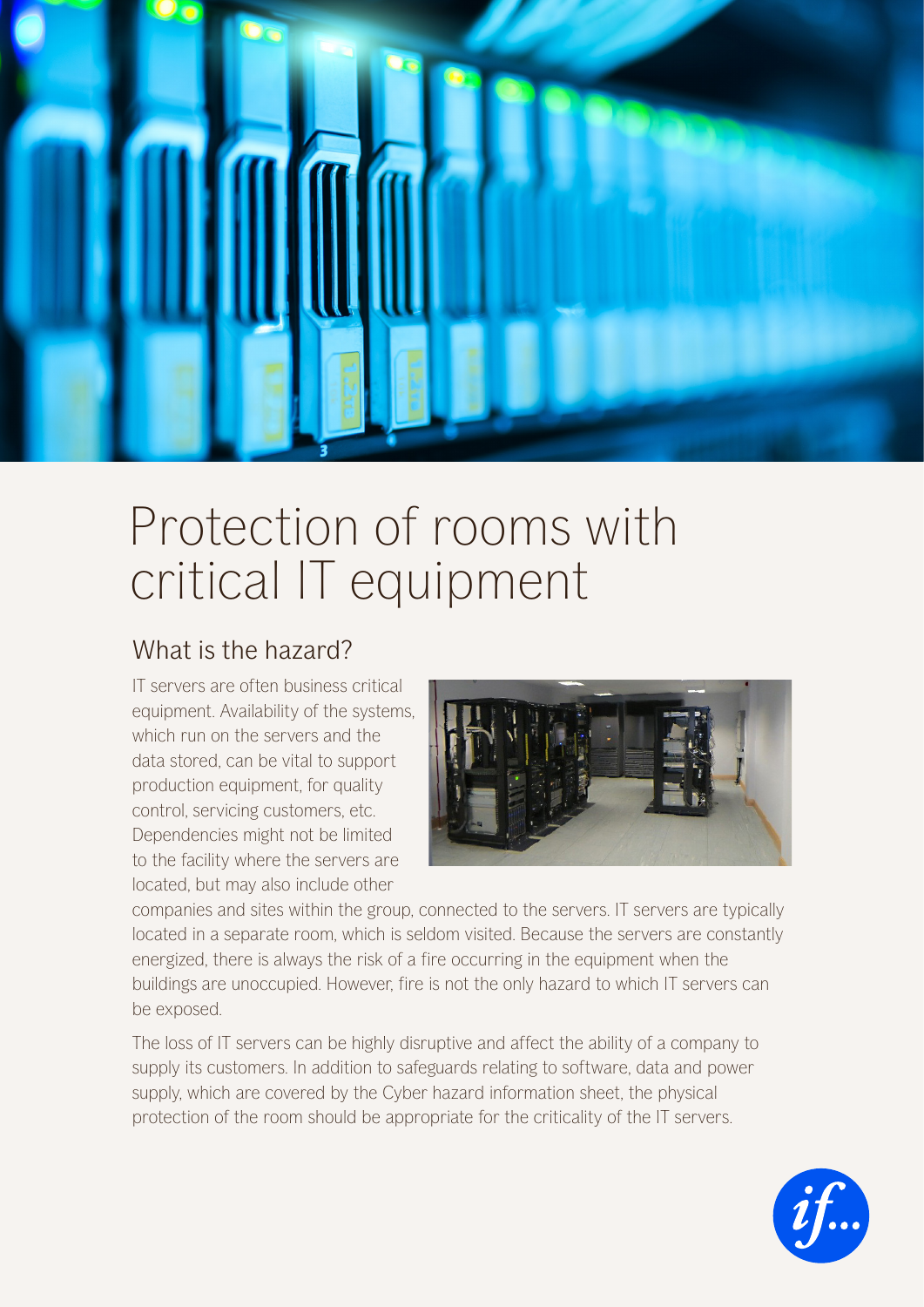## How to reduce the risk

The knowledge of replacement arrangements for the hardware within the server room should be established and the effects of the delay on the business should be analysed when deciding on the appropriate level of protection. Rooms containing IT servers running critical systems for company activities should be fire rated for at least 60 minutes and be equipped with a high level of detection and protection to minimise the risk of disruption to the business.

In the event of fire, there are several options for managing the risk presented by IT servers. However, handheld extinguishing equipment suitable for electrical equipment should always be available.

- Inert gas
- Water mist
- Oxygen reduction
- High sensitivity smoke detection (such as aspirating systems) may be for 24/7 staffed occupancies.

Where spinkler protection is provided a pre-action system can be specified to reduce the risk of accidental water damage.

The design of the automatic release mechanism and the structure of the server room will be critical in selecting the most appropriate alternative. As an integral part of the acceptance testing, verification that the air flow does not interfere with the functioning of the smoke detection system should be confirmed.

Please contact your local risk engineer at If P&C Insurance to discuss which option would be most appropriate for your situation.

In addition to the risk from fire, there are several other issues relating to water damage, which should be considered:

- Critical IT servers should preferably not be located in basements.
- The servers should be raised above the floor of the room.
- There should be no pipes within the room for water or drains.